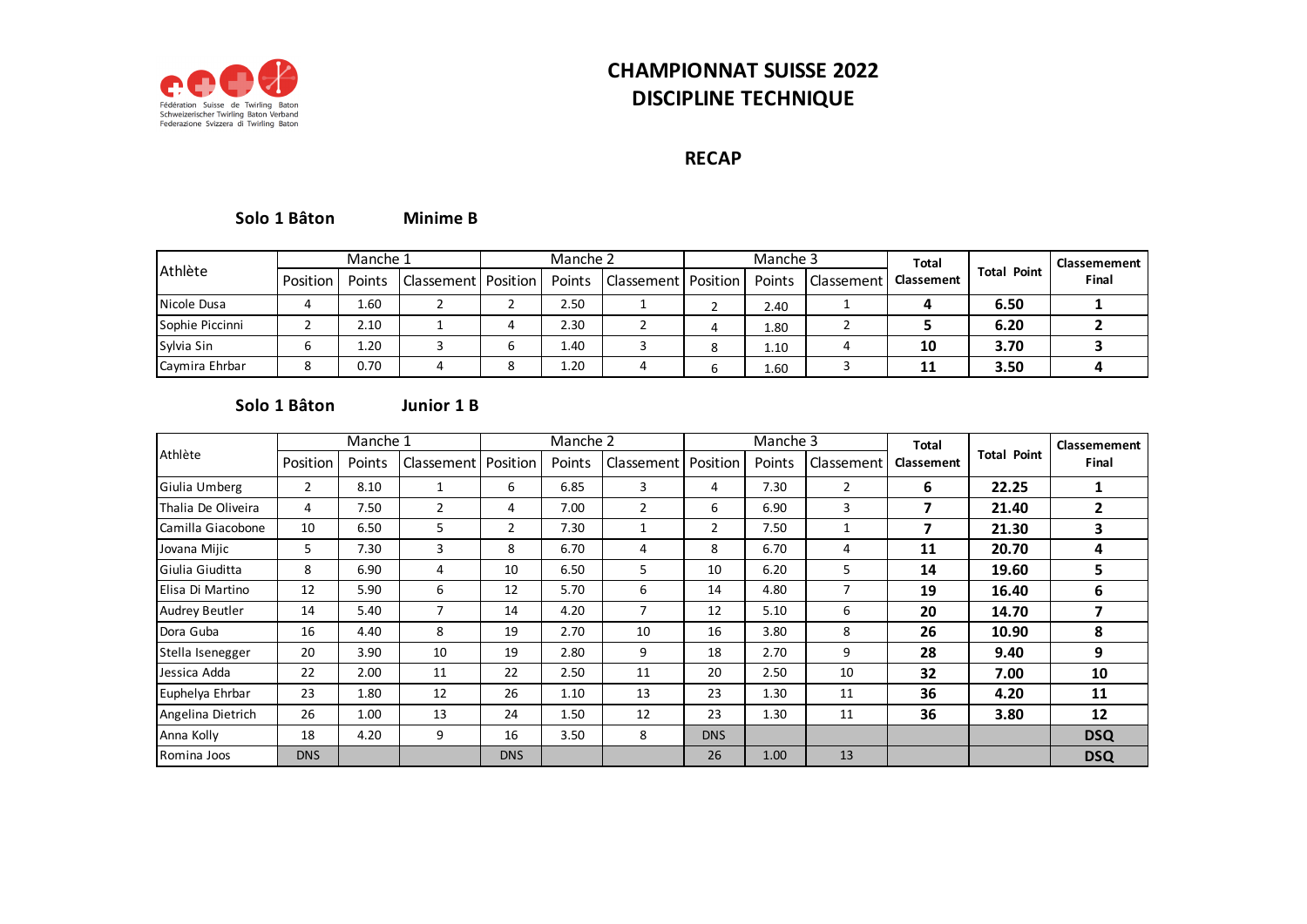

# **CHAMPIONNAT SUISSE 2022 DISCIPLINE TECHNIQUE**

### **RECAP**

#### **Junior 2 A Solo 1 Bâton**

| Athlète        | Manche 1 |        |                       | Manche 2 |        |            |          | Manche 3 |            | Total             |                | Classemement |
|----------------|----------|--------|-----------------------|----------|--------|------------|----------|----------|------------|-------------------|----------------|--------------|
|                | Position | Points | Classement   Position |          | Points | Classement | Position | Points   | Classement | <b>Classement</b> | Total<br>Point | Final        |
| Laura Beutler  |          | 8.50   |                       |          | 9.40   |            |          | 9.20     |            |                   | 27.10          |              |
| Ophélie Brandt |          | 9.50   |                       |          | 8.70   |            |          | 8.40     |            |                   | 26.60          |              |

#### **Junior 2 B Solo 1 Bâton**

| Athlète        |          | Manche 1 |              | Manche 2 |        |                       | Manche 5 |            | Total             |                       | Classemement |
|----------------|----------|----------|--------------|----------|--------|-----------------------|----------|------------|-------------------|-----------------------|--------------|
|                | Position | Points   | - Classement | Position | Points | Classement   Position | Points   | Classement | <b>Classement</b> | <b>Total</b><br>Point | Final        |
| Alisha Bellido |          | 5.30     |              |          | 6.30   |                       | 4.60     |            |                   | 17.20                 |              |

#### **Senior B Solo 1 Bâton**

| Athlète          | Manche 1 |        |                                | Manche 2 |        |                         | Manche 3 |              | Total             | Point<br>Total | Classemement |
|------------------|----------|--------|--------------------------------|----------|--------|-------------------------|----------|--------------|-------------------|----------------|--------------|
|                  | Position | Points | <b>Classement   Position  </b> |          | Points | l Classement   Position | Points   | Classement I | <b>Classement</b> |                | Final        |
| Adriana Martinho |          | 5.10   |                                |          | 4.90   |                         | 4.9C     |              |                   | 14.90          |              |
| Luana Jäggli     |          | 1.30   |                                |          | 4.20   |                         | 5.80     |              |                   | 14.30          |              |

#### **Senior Elite Solo 1 Bâton**

| Athlète       | Manche 1 |        |            | Manche 2 |        |            |          | Manche 5 |            | Total             | <b>Total</b> | Classemement |
|---------------|----------|--------|------------|----------|--------|------------|----------|----------|------------|-------------------|--------------|--------------|
|               | Position | Points | Classement | Position | Points | Classement | Position | Points   | Classement | <b>Classement</b> |              | Final        |
| Marina Licini |          | 10.50  |            | -        | 11.20  |            |          | 10.10    |            |                   | 31.80        |              |